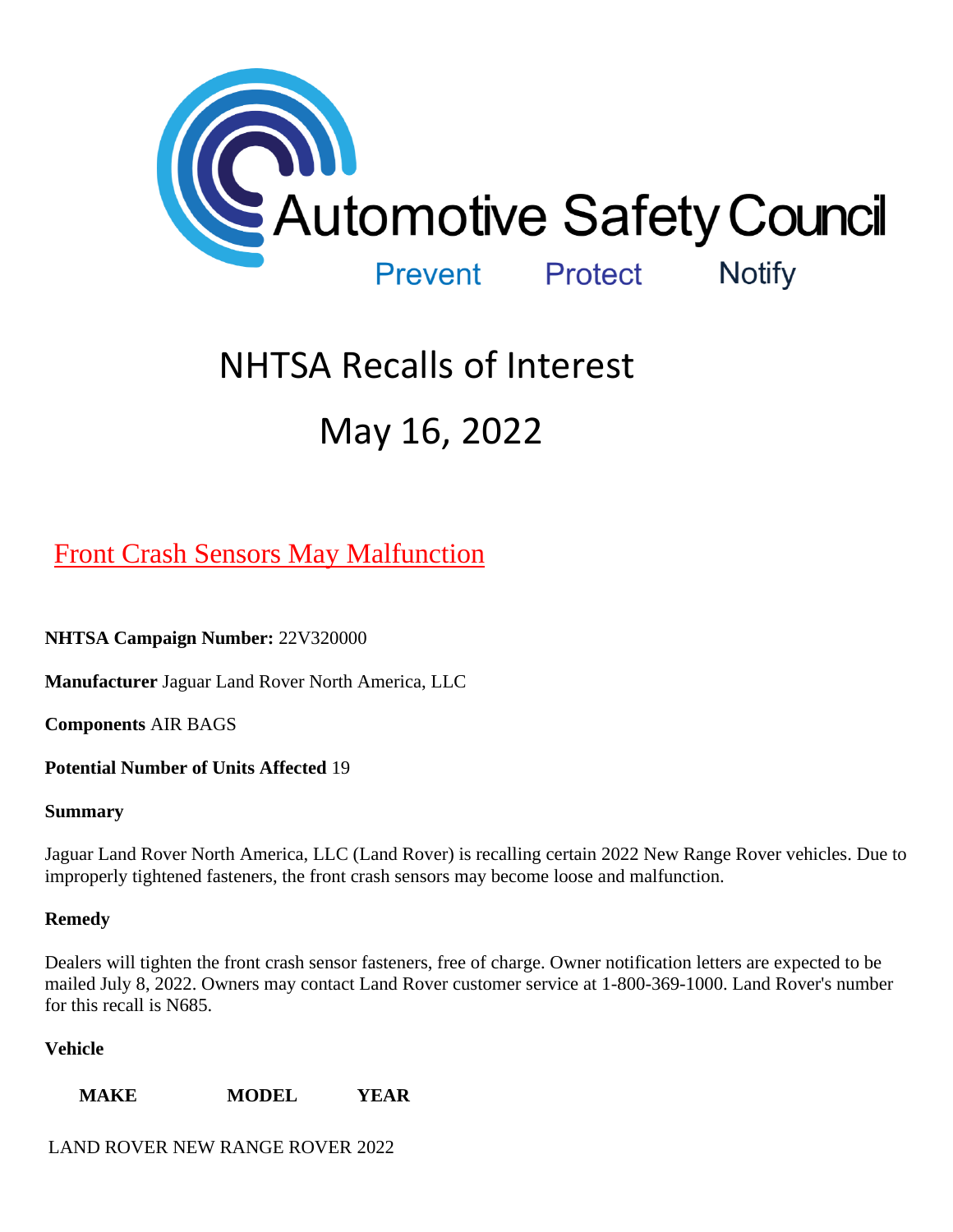# [Improperly Calibrated Front Passenger OCS/FMVSS208](https://www.nhtsa.gov/recalls?nhtsaId=22V319#recalls530)

## **NHTSA Campaign Number:** 22V319000

**Manufacturer** Rivian Automotive, LLC

**Components** SEATS, AIR BAGS

## **Potential Number of Units Affected** 502

## **Summary**

Rivian Automotive, LLC (Rivian) is recalling certain 2022 R1T vehicles. The Occupant Classification System (OCS) may not deactivate the air bag when a child or child seat occupies the front passenger seat. As such, these vehicles fail to comply with the requirements of Federal Motor Vehicle Safety Standard number 208, "Occupant Crash Protection."

## **Remedy**

Rivian Service Centers will replace the front passenger seat, free of charge. Owner notification letters are expected to be mailed July 1, 2022. Owners may contact Rivian customer service at 1-734-855-4345. Rivian's number for this recall is FSAM-651.

## **Vehicle**

# **MAKE MODEL YEAR**

RIVIAN R1T 2022

# [Fisheye and Narrow Camera Views Swapped](https://www.nhtsa.gov/recalls?nhtsaId=22V317#recalls530)

# **NHTSA Campaign Number:** 22V317000

**Manufacturer** Tesla, Inc.

# **Components** FORWARD COLLISION AVOIDANCE, LANE DEPARTURE, ELECTRICAL SYSTEM

# **Potential Number of Units Affected** 5

## **Summary**

Tesla, Inc. (Tesla) is recalling certain 2021 Model 3 and Model Y vehicles. The fisheye and narrow camera cable terminals were incorrectly installed in the cable harness connector, resulting in swapped camera views.

## **Remedy**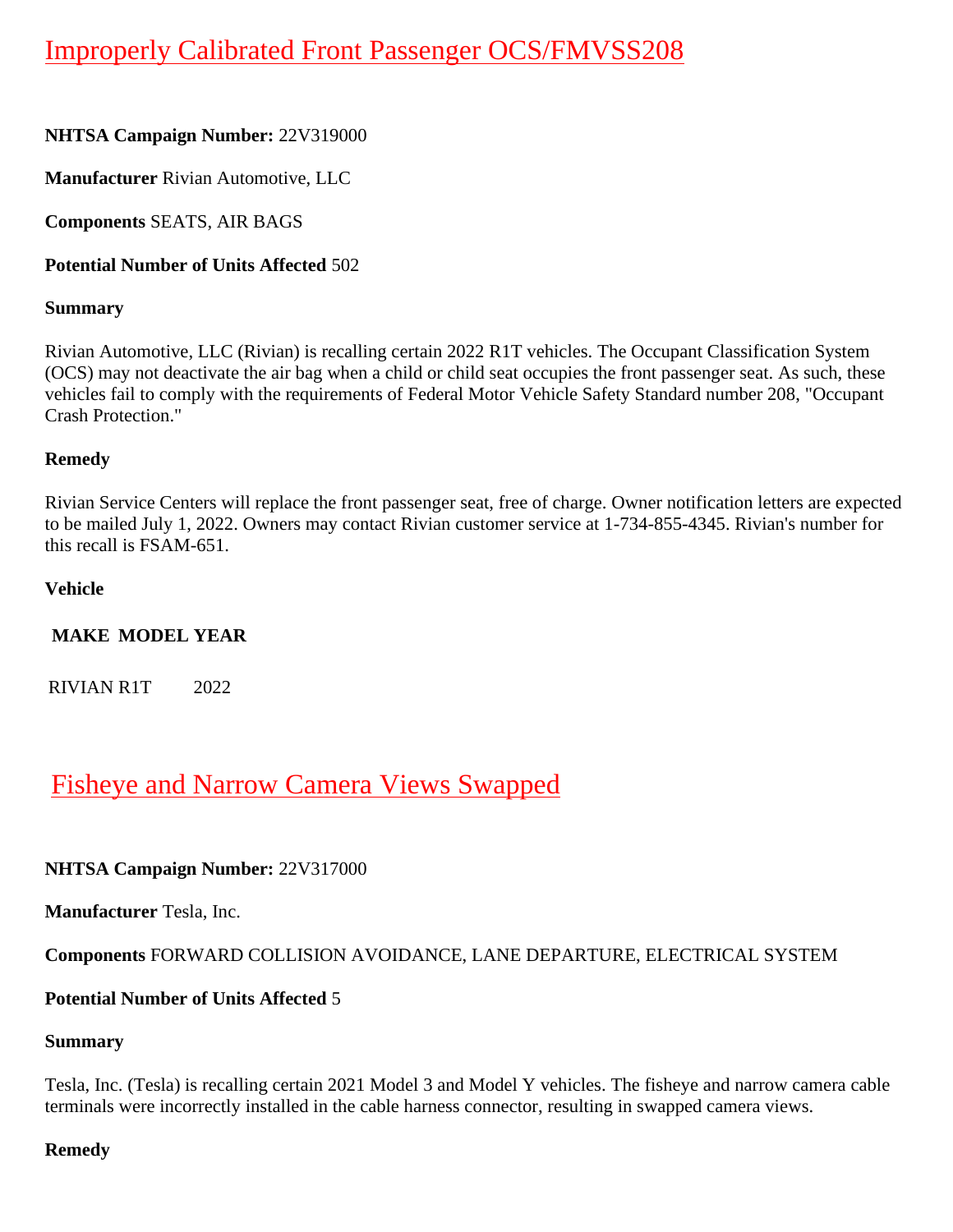Tesla Service will correct the swapped terminals and recalibrate the cameras, free of charge. Owner notification letters are expected to be mailed July 8, 2022. Owners may contact Tesla customer service at 1-877-798-3752. Tesla's number for this recall is SB-22-17-007.

**Vehicles**

**MAKE MODEL YEAR**

TESLA MODEL 3 2021 TESLA MODEL Y 2021

# [Brake Booster Corrosion May Impair Braking](https://www.nhtsa.gov/recalls?nhtsaId=22V315#recalls530)

## **NHTSA Campaign Number:** 22V315000

**Manufacturer** Mercedes-Benz USA, LLC

**Components** SERVICE BRAKES, HYDRAULIC

## **Potential Number of Units Affected** 292,287

#### **Summary**

Mercedes-Benz USA, LLC (MBUSA) is recalling certain 2006-2012 ML-Class, GL-Class, and R-Class vehicles. Please refer to MBUSA's recall report for specific vehicle model details. Moisture may accumulate and cause corrosion in the brake booster housing unit, which can result in reduced brake performance or brake failure.

#### **Remedy**

Owners are advised not to drive their vehicles until the remedy has been performed. Dealers will remove the rubber sleeve, inspect the brake booster, and as necessary, replace the brake booster. All repairs will be performed free of charge. Owner notification letters are expected to be mailed May 27, 2022. Owners may contact MBUSA customer service at 1-800-367-6372.

#### **Vehicles**

| <b>MAKE</b>                  | <b>MODEL</b> | <b>YEAR</b> |
|------------------------------|--------------|-------------|
| <b>MERCEDES BENZ AMG R63</b> |              | 2007        |
| <b>MERCEDES BENZ GL320</b>   |              | 2007-2009   |
| <b>MERCEDES BENZ GL350</b>   |              | 2010-2012   |
| <b>MERCEDES BENZ GL450</b>   |              | 2007-2012   |
| <b>MERCEDES BENZ GL550</b>   |              | 2008-2012   |
| <b>MERCEDES BENZ ML320</b>   |              | 2007-2009   |
| <b>MERCEDES BENZ ML350</b>   |              | 2006-2011   |
| <b>MERCEDES BENZ ML450</b>   |              | 2010-2011   |
|                              |              |             |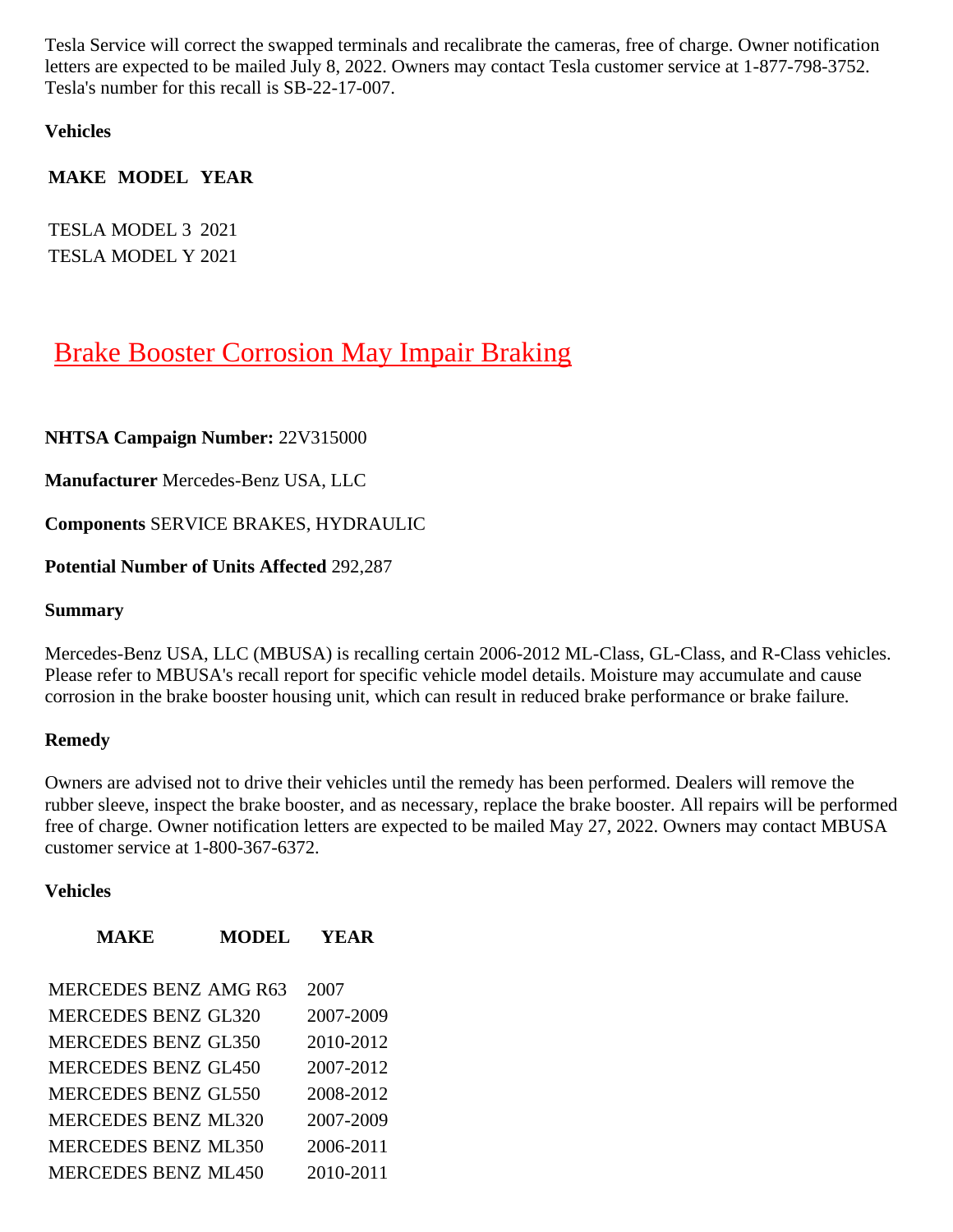#### **MAKE MODEL YEAR**

| <b>MERCEDES BENZ ML500</b>       | 2006-2007 |
|----------------------------------|-----------|
| <b>MERCEDES BENZ ML550</b>       | 2008-2011 |
| <b>MERCEDES BENZ R320</b>        | 2007-2009 |
| <b>MERCEDES BENZ R500</b>        | 2006-2007 |
| MERCEDES-BENZ AMG ML63 2007-2011 |           |
| MERCEDES-BENZ R350               | 2006-2012 |
| <b>MERCEDES-BENZ R550</b>        | 2008      |

# [Overheating May Cause Center Display Malfunction](https://www.nhtsa.gov/recalls?nhtsaId=22V296#recalls530)

#### **NHTSA Campaign Number:** 22V296000

**Manufacturer** Tesla, Inc.

**Components** BACK OVER PREVENTION, EQUIPMENT

#### **Potential Number of Units Affected** 129,960

#### **Summary**

Tesla, Inc. (Tesla) is recalling certain 2021-2022 Model S, Model X, and 2022 Model 3 and Model Y vehicles operating certain firmware releases. The infotainment central processing unit (CPU) may overheat during the preparation or process of fast-charging, causing the CPU to lag or restart.

#### **Remedy**

Tesla will perform an over-the-air (OTA) software update that will improve CPU temperature management, free of charge. Owner notification letters are expected to be mailed July 1, 2022. Owners may contact Tesla customer service at 1-877-798-3752. Tesla's number for this recall is SB-22-00-009.

#### **Vehicles**

#### **MAKE MODEL YEAR**

TESLA MODEL 3 2022 TESLA MODEL S 2021-2022 TESLA MODEL X 2021-2022 TESLA MODEL Y 2022

[Insufficient Air Volume in Brake System](https://www.nhtsa.gov/recalls?nhtsaId=22V295#recalls530)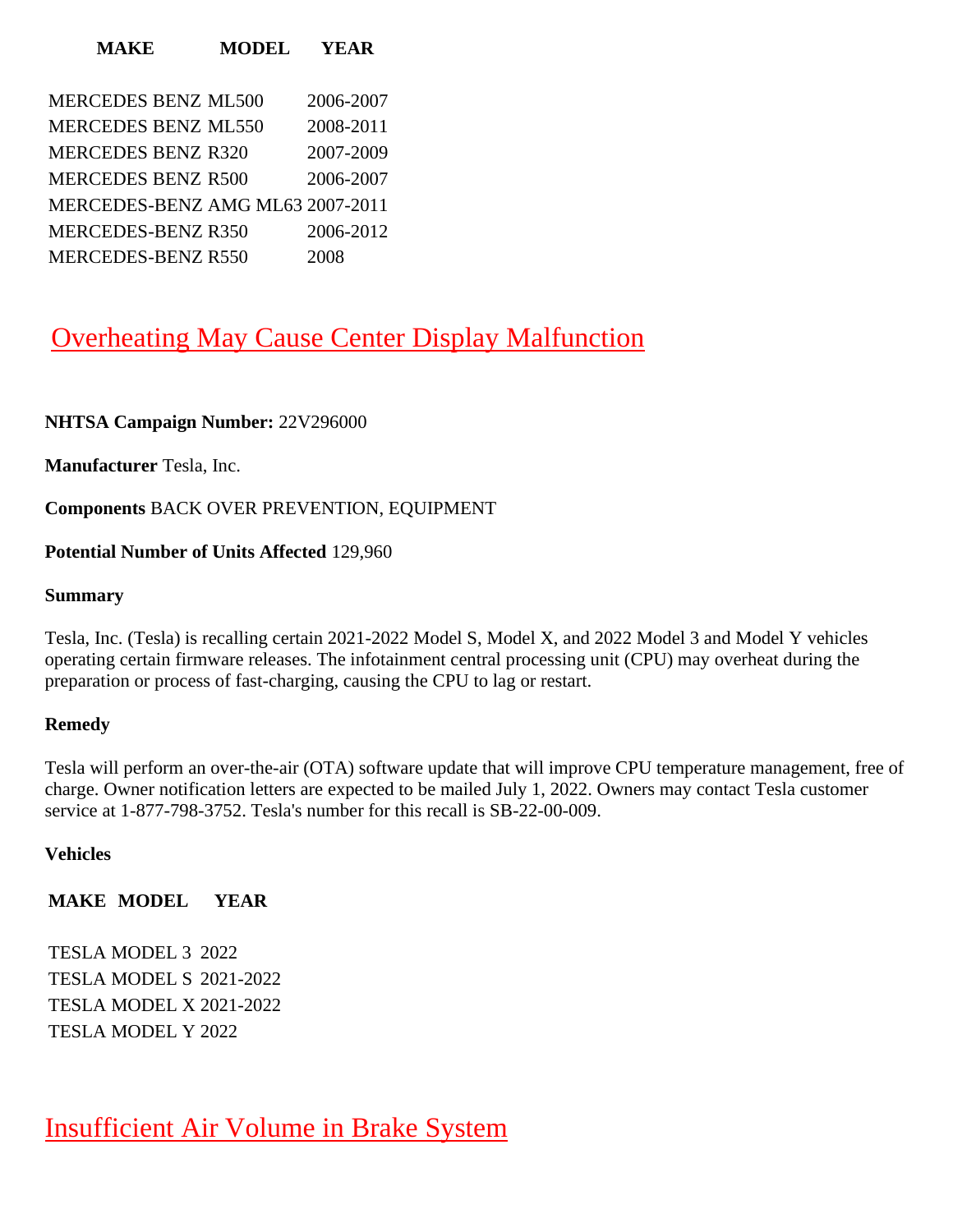## **NHTSA Campaign Number:** 22V295000

**Manufacturer** Mack Trucks, Inc.

## **Components** SERVICE BRAKES, AIR

## **Potential Number of Units Affected** 14

#### **Summary**

Mack Trucks, Inc. (Mack) is recalling certain 2022 Granite trucks. The air tanks have an insufficient volume of air for the brake system. As such, these vehicles fail to comply with the requirements of the Federal Motor Vehicle Safety Standard number 121, "Air Brake Systems."

## **Remedy**

Dealers will install new air tanks, free of charge. Owner notification letters are expected to be mailed on July 1, 2022. Owners may contact Mack's customer service at 1-800-866-1177. Mack's number for this recall is SCC 0435.

#### **Vehicle**

**MAKE MODEL YEAR**

MACK GRANITE (GR) 2022-2023

# [Power Steering Pressure Line May Detach and Leak](https://www.nhtsa.gov/recalls?nhtsaId=22V290#recalls530)

## **NHTSA Campaign Number:** 22V290000

**Manufacturer** Jayco, Inc.

**Components** STEERING

**Potential Number of Units Affected** 36

#### **Summary**

Jayco, Inc. (Jayco) is recalling certain 2021-2022 Jayco Greyhawk, Greyhawk Prestige, Redhawk, Entegra Esteem, and Odyssey recreational vehicles. An inadequate connection between the power steering pressure line and the brake Hydroboost unit may result in a sudden loss of power steering fluid.

## **Remedy**

Dealers will inspect the connection between the power steering lines and the Hydroboost unit, and replace the power steering lines, as necessary, free of charge. Owner notification letters are expected to be mailed July 1, 2022. Owners may contact Jayco customer service at Jayco customer service at 1-800-283-8267. Jayco's number for this recall is 22V-089.